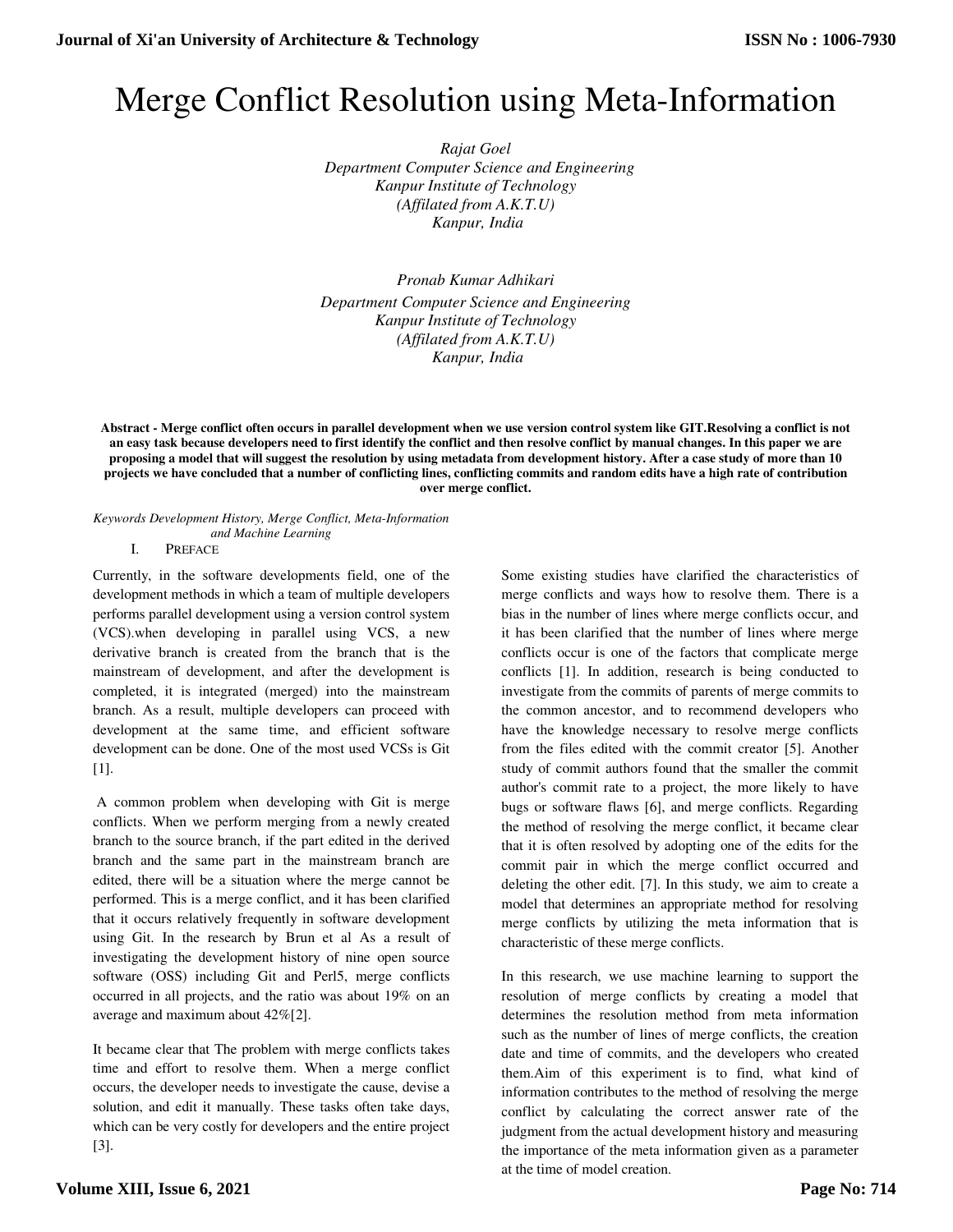In this paper, Chapter 2 proposes methods for data collection and model creation, and Chapter 3 evaluates the created model. Chapter 4 discusses the threat to the validity of this study, and Chapter 5 describes future issues. Finally, we will summarize it in Chapter 6.

### II. PROPOSAL METHOD

Using machine learning, create a model that determines how to resolve a merge conflict from the meta information related to the commit pair in which the merge conflict has occurred, using the following procedure.

STEP1 Collecting the history of merge conflicts STEP2 Collecting meta information

STEP3 Obtaining the resolution method

STEP4 Creating the judgment model of the merge conflict resolution method







he model determines the resolution method for each commit in the commit pair. As shown in Fig. 1, each commit of the commit pair in which the merge conflict occurred is distinguished. Let commit P1 be the commit on the mainstream branch and commit P2 be the commit on the newly derived branch.

A. Identifying the location of the merge conflict For the commit pair, identify the file path where the merge conflict occurred and the line where the merge conflict occurred. For commits P1 and P2 where a merge conflict has occurred, check out to P1 from the repository and merge into P2, and the result shown in Fig. 2 can be obtained. In the case of Fig. 2, the third line of the output result is the file path in commit P1 of the file in which the merge conflict occurred, and the fourth line is the file path in commit P2 of the file in which the merge conflict occurred. And the set of 3 2 numbers displayed on the 6th line shows the line where the merge conflict occurred. If there is a set of numbers "a, b", a is the first

# **ISSN No : 1006-7930**

| ds for data collection<br>valuates the created<br>o the validity of this<br>ues. Finally, we will |                                                                                                          | line number where the merge conflict occurred, and b is<br>the number of lines where the merge conflict occurred.<br>(However, when $b = 1$ , b is omitted.) In other words,<br>"10,3" means that a merge conflict occurred from the<br>10th line to the $10 + 3 (= 13)$ line in commit P1., And<br>"11,2" indicates that a merge conflict occurred from the<br>11th line to the $11 + 2$ (= 13) line in commit P2. In<br>addition, "15,6" means that the file after the merge<br>conflict has occurred is saved in the state where the |
|---------------------------------------------------------------------------------------------------|----------------------------------------------------------------------------------------------------------|-----------------------------------------------------------------------------------------------------------------------------------------------------------------------------------------------------------------------------------------------------------------------------------------------------------------------------------------------------------------------------------------------------------------------------------------------------------------------------------------------------------------------------------------|
| that determines how                                                                               |                                                                                                          | merge conflict has occurred from the 15th line to the 15<br>$+6 (= 21)$ line.                                                                                                                                                                                                                                                                                                                                                                                                                                                           |
| a information related<br>onflict has occurred,                                                    | В.                                                                                                       | Collection of meta information The meta information<br>shown in Table 1 is used as the parameters used to create<br>the model. The meta information to be collected includes                                                                                                                                                                                                                                                                                                                                                            |
| ge conflicts STEP2                                                                                |                                                                                                          | the number of lines where merge conflicts occur, the<br>commit creation date and time, the commit rate of the<br>commit creator and the distance between evolutionary                                                                                                                                                                                                                                                                                                                                                                   |
| f the merge conflict                                                                              |                                                                                                          | commits.                                                                                                                                                                                                                                                                                                                                                                                                                                                                                                                                |
| Merge<br>conflict<br>Merge<br>Main Branch                                                         | git checkout P1<br>git merge P2<br>git diff-U0<br>7<br>$+$<br>8<br>$\pm$<br>9<br>$+$<br>$11 +$<br>$12 +$ | 1 diff -- cc Test.java<br>2 index ******<br>3 --- a/ Main.java<br>4 +++ b/Main.java<br>5 @@@ -10,3 -11,2 +15,6 @@@ public class Main<br>6 ++<<<<<<<< HEAD<br>int a, b;<br>$a = 1;$<br>$b = 2;$<br>int $a = 1$ ;<br>$int b = 2;$<br>13 ++>>>>>>> c3d4c3d4c3d4                                                                                                                                                                                                                                                                            |
| Derived branch                                                                                    |                                                                                                          | Table 1 Parameters used to create the model                                                                                                                                                                                                                                                                                                                                                                                                                                                                                             |
|                                                                                                   |                                                                                                          | Parameter name                                                                                                                                                                                                                                                                                                                                                                                                                                                                                                                          |
| hod for each commit<br>coop commit of the                                                         | P <sub>1</sub>                                                                                           | lines (P1) Number of lines where merge<br>conflict occurred in P1<br>time (P1) Commit creation date and time in                                                                                                                                                                                                                                                                                                                                                                                                                         |

| is paper, Chapter 2 proposes methods for data collection<br>model creation, and Chapter 3 evaluates the created<br>el. Chapter 4 discusses the threat to the validity of this<br>y, and Chapter 5 describes future issues. Finally, we will<br>narize it in Chapter 6.                                                           |                                                         | line number where the merge conflict occurred, and b is<br>the number of lines where the merge conflict occurred.<br>(However, when $b = 1$ , b is omitted.) In other words,<br>"10,3" means that a merge conflict occurred from the<br>10th line to the $10 + 3 (= 13)$ line in commit P1., And<br>"11,2" indicates that a merge conflict occurred from the<br>11th line to the $11 + 2 (= 13)$ line in commit P2. In<br>addition, "15,6" means that the file after the merge<br>conflict has occurred is saved in the state where the |
|----------------------------------------------------------------------------------------------------------------------------------------------------------------------------------------------------------------------------------------------------------------------------------------------------------------------------------|---------------------------------------------------------|-----------------------------------------------------------------------------------------------------------------------------------------------------------------------------------------------------------------------------------------------------------------------------------------------------------------------------------------------------------------------------------------------------------------------------------------------------------------------------------------------------------------------------------------|
| П.<br>PROPOSAL METHOD<br>g machine learning, create a model that determines how                                                                                                                                                                                                                                                  | $+ 6 (= 21)$ line.                                      | merge conflict has occurred from the 15th line to the 15                                                                                                                                                                                                                                                                                                                                                                                                                                                                                |
| solve a merge conflict from the meta information related<br>e commit pair in which the merge conflict has occurred,<br>g the following procedure.<br>P1 Collecting the history of merge conflicts STEP2<br>ecting meta information<br>P3 Obtaining the resolution method<br>P4 Creating the judgment model of the merge conflict | В.<br>commits.                                          | Collection of meta information The meta information<br>shown in Table 1 is used as the parameters used to create<br>the model. The meta information to be collected includes<br>the number of lines where merge conflicts occur, the<br>commit creation date and time, the commit rate of the<br>commit creator and the distance between evolutionary                                                                                                                                                                                   |
| ution method                                                                                                                                                                                                                                                                                                                     | git checkout P1<br>git merge P2                         |                                                                                                                                                                                                                                                                                                                                                                                                                                                                                                                                         |
| ommon                                                                                                                                                                                                                                                                                                                            | git diff-U0<br>1 diff -- cc Test.java<br>2 index ****** |                                                                                                                                                                                                                                                                                                                                                                                                                                                                                                                                         |
| ommit<br>Merge                                                                                                                                                                                                                                                                                                                   | 3 --- a/ Main.java                                      |                                                                                                                                                                                                                                                                                                                                                                                                                                                                                                                                         |
| conflict                                                                                                                                                                                                                                                                                                                         | 4 +++ b/Main.java                                       |                                                                                                                                                                                                                                                                                                                                                                                                                                                                                                                                         |
|                                                                                                                                                                                                                                                                                                                                  |                                                         | 5 @@@ -10,3 -11,2 +15,6 @@@ public class Main                                                                                                                                                                                                                                                                                                                                                                                                                                                                                           |
| P1                                                                                                                                                                                                                                                                                                                               | 6 ++<<<<<<<< HEAD                                       | int a, b;                                                                                                                                                                                                                                                                                                                                                                                                                                                                                                                               |
|                                                                                                                                                                                                                                                                                                                                  | $a = 1;$<br>8                                           |                                                                                                                                                                                                                                                                                                                                                                                                                                                                                                                                         |
|                                                                                                                                                                                                                                                                                                                                  | $b = 2$ ;                                               |                                                                                                                                                                                                                                                                                                                                                                                                                                                                                                                                         |
|                                                                                                                                                                                                                                                                                                                                  | $10$ ++=======                                          |                                                                                                                                                                                                                                                                                                                                                                                                                                                                                                                                         |
| Merge<br><b>New</b>                                                                                                                                                                                                                                                                                                              | $11 +$                                                  | $int a = 1;$                                                                                                                                                                                                                                                                                                                                                                                                                                                                                                                            |
| branch<br>P <sub>2</sub>                                                                                                                                                                                                                                                                                                         | $12 +$                                                  | $int b = 2;$<br>13 ++>>>>>>> c3d4c3d4c3d4                                                                                                                                                                                                                                                                                                                                                                                                                                                                                               |
| Main Branch                                                                                                                                                                                                                                                                                                                      |                                                         |                                                                                                                                                                                                                                                                                                                                                                                                                                                                                                                                         |
| Derived branch                                                                                                                                                                                                                                                                                                                   |                                                         | Table 1 Parameters used to create the model                                                                                                                                                                                                                                                                                                                                                                                                                                                                                             |
|                                                                                                                                                                                                                                                                                                                                  |                                                         | Parameter name                                                                                                                                                                                                                                                                                                                                                                                                                                                                                                                          |
| FIG <sub>1</sub>                                                                                                                                                                                                                                                                                                                 | P <sub>1</sub>                                          | lines (P1) Number of lines where merge                                                                                                                                                                                                                                                                                                                                                                                                                                                                                                  |
|                                                                                                                                                                                                                                                                                                                                  |                                                         | conflict occurred in P1                                                                                                                                                                                                                                                                                                                                                                                                                                                                                                                 |
| nodel determines the resolution method for each commit                                                                                                                                                                                                                                                                           |                                                         | time (P1) Commit creation date and time in                                                                                                                                                                                                                                                                                                                                                                                                                                                                                              |
| e commit pair. As shown in Fig. 1, each commit of the                                                                                                                                                                                                                                                                            |                                                         | P <sub>1</sub>                                                                                                                                                                                                                                                                                                                                                                                                                                                                                                                          |
| mit pair in which the merge conflict occurred is                                                                                                                                                                                                                                                                                 |                                                         | author (P1) Commit rate of commit creator in                                                                                                                                                                                                                                                                                                                                                                                                                                                                                            |
| nguished. Let commit P1 be the commit on the                                                                                                                                                                                                                                                                                     |                                                         | P <sub>1</sub>                                                                                                                                                                                                                                                                                                                                                                                                                                                                                                                          |
| astream branch and commit P2 be the commit on the                                                                                                                                                                                                                                                                                |                                                         | evolutionary (P1) Distance between P1 and                                                                                                                                                                                                                                                                                                                                                                                                                                                                                               |
| ly derived branch.                                                                                                                                                                                                                                                                                                               |                                                         | <b>Evolutionary Commit</b>                                                                                                                                                                                                                                                                                                                                                                                                                                                                                                              |
|                                                                                                                                                                                                                                                                                                                                  | P <sub>2</sub>                                          | lines (P2) Number of lines where merge                                                                                                                                                                                                                                                                                                                                                                                                                                                                                                  |
| Identifying the location of the merge conflict For the                                                                                                                                                                                                                                                                           |                                                         | conflict occurred in P2                                                                                                                                                                                                                                                                                                                                                                                                                                                                                                                 |
| commit pair, identify the file path where the merge                                                                                                                                                                                                                                                                              |                                                         | time (P2) Commit creation date and time in                                                                                                                                                                                                                                                                                                                                                                                                                                                                                              |
| conflict occurred and the line where the merge conflict                                                                                                                                                                                                                                                                          |                                                         | P <sub>2</sub>                                                                                                                                                                                                                                                                                                                                                                                                                                                                                                                          |
| occurred. For commits P1 and P2 where a merge conflict                                                                                                                                                                                                                                                                           |                                                         | author (P2) Commit rate of P2 commit                                                                                                                                                                                                                                                                                                                                                                                                                                                                                                    |
| has occurred, check out to P1 from the repository and                                                                                                                                                                                                                                                                            |                                                         | creator                                                                                                                                                                                                                                                                                                                                                                                                                                                                                                                                 |
| merge into P2, and the result shown in Fig. 2 can be                                                                                                                                                                                                                                                                             |                                                         | evolutionary (P2) Distance between P2 and                                                                                                                                                                                                                                                                                                                                                                                                                                                                                               |
|                                                                                                                                                                                                                                                                                                                                  |                                                         | <b>Evolutionary Commit</b>                                                                                                                                                                                                                                                                                                                                                                                                                                                                                                              |
| obtained. In the case of Fig. 2, the third line of the output                                                                                                                                                                                                                                                                    | Difference                                              | lines(d) lines(P2)-lines(P1)                                                                                                                                                                                                                                                                                                                                                                                                                                                                                                            |
| result is the file path in commit P1 of the file in which                                                                                                                                                                                                                                                                        |                                                         | $time(d) time(P2)-time(P1)$                                                                                                                                                                                                                                                                                                                                                                                                                                                                                                             |
| the merge conflict occurred, and the fourth line is the file                                                                                                                                                                                                                                                                     |                                                         | author(d) author(P2)-author(P1)                                                                                                                                                                                                                                                                                                                                                                                                                                                                                                         |
| path in commit P2 of the file in which the merge conflict                                                                                                                                                                                                                                                                        |                                                         | evolutionary(d)<br>evolutionary $(P2)$ -                                                                                                                                                                                                                                                                                                                                                                                                                                                                                                |
| occurred. And the set of 3 2 numbers displayed on the                                                                                                                                                                                                                                                                            |                                                         | evolutionary(P1)                                                                                                                                                                                                                                                                                                                                                                                                                                                                                                                        |
| 6th line shows the line where the merge conflict                                                                                                                                                                                                                                                                                 |                                                         |                                                                                                                                                                                                                                                                                                                                                                                                                                                                                                                                         |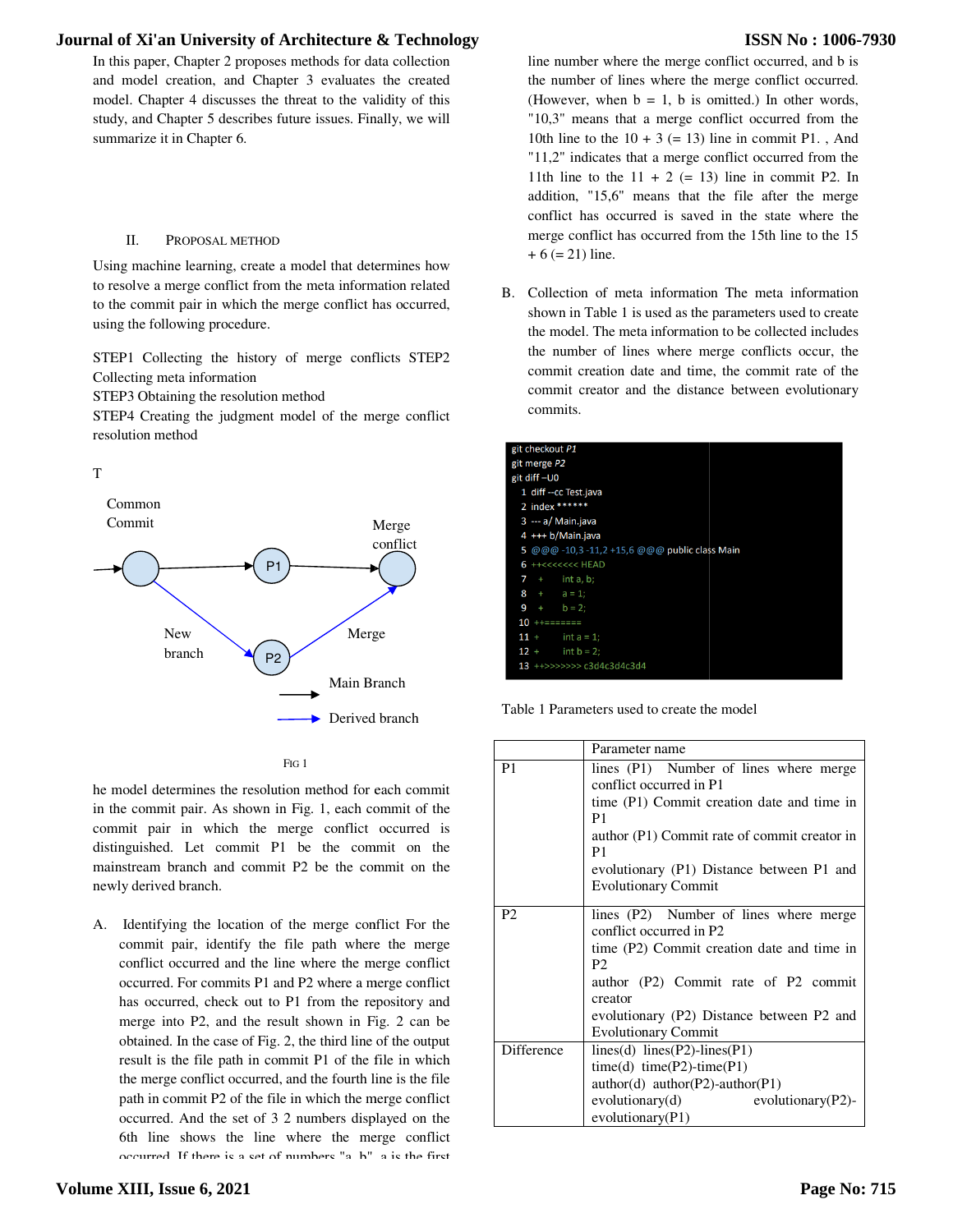There are four types of distances to the Evolutionary Commit, and these are obtained from the development history for each of P1 and P2. In addition, those differences are also used as parameters. The method of acquiring each parameter from the development history will be described below.



# C. Commit meta information

For the commit pairs P1 and P2 where the merge conflict occurred, get the commit creation date and time and the commit ratio of the commit creator for the entire project.

First, the method of obtaining the commit rate is, Find out who created the commit, for every commit in the project for each commit creator calculate the ratio of the commit creator's commits to the total project commits. This is the commit rate of a commit creator.

Next, for the commit pairs P1 and P2 where the merge conflict occurred, the commit creation date and time and the commit creator are extracted. Get the commit rate of each commit creator by comparing it with the commit rate information you got earlier.

D. Number of lines where merge conflicts occur

The number of lines where a merge conflict occurs can be obtained from the output when the location where the merge conflict occurs is specified from Fig. 2.

### E. Distance to Evolutionary Commit

In each of the commits P1 and P2 where the merge conflict occurred, the commit in which the location where the merge conflict occurred was edited immediately before is called the Evolutionary Commit [8].

As a parameter for model creation, get the distance between the Evolutionary Commit and the commit where the merge conflict occurred. Here, the distance between commits means the number of commits that exist from one commit to the other, as shown in Fig. 3.

Since all the information about when a certain line was edited is recorded in the development history, it is possible to find the Evolutionary Commit by tracing the history from P1 and P2 to the oldest one and calculate the number of commits up to that point.

### F. Collection of solutions

As a method of resolving the merge conflict, for each commit of the commit pair in which the merge conflict occurred, Table 2 shows.

| <b>ADOPT</b>  | Adopt all edits              |
|---------------|------------------------------|
| <b>DELETE</b> | Delete all edits             |
| <b>EDIT</b>   | Adopt part of the edit, make |
|               | additional edits, or both    |
| <b>ZERO</b>   | The edited part is 0 lines   |
|               |                              |

Four types are defined. The output by the model is a set of resolution methods (P1 resolution method, P2 resolution method).

Find out what edits were made to the merge commit by comparing it to the situation where the merge conflict occurred. In merge commit M, if a conflict occurs between its parent commit pairs P1 and P2, the resolution method can be specified by analyzing the difference between the result of merging P1 and P2 and M. it can. Here, the lines shown in green in Fig. 4 are the lines that were deleted when the merge conflict was resolved. It can be seen that the 15th line of Test.java was deleted from the 5th line of the execution result, and the 19th to 23rd lines of Main.java were deleted from the 7th line. Comparing this result with the result in Fig. 2, it can be judged that the contents of the 16th to 18th lines edited by P1 are adopted. Therefore, it can be said that the elimination method for P1 is ADOPT and the elimination method for P2 is DELETE.

Figure 5 shows an example of EDIT as a method for resolving merge conflicts. The 8th line "-int  $c = a + b$ ;" means that it was newly added when the merge conflict was resolved. In other words, in this case, the resolution method for P1 is EDIT, and the resolution method for P2 is DELETE. In the judgment model of the solution method this time, what kind of editing is performed is not specified.

A case where the method for resolving a merge conflict is ZERO is that the location where the merge conflict occurs is edited once, the edit is deleted, and an attempt is made to merge. As shown in Figure 6, a branch is created from the common ancestor A, edited once in commit B, and then edited in commit P2.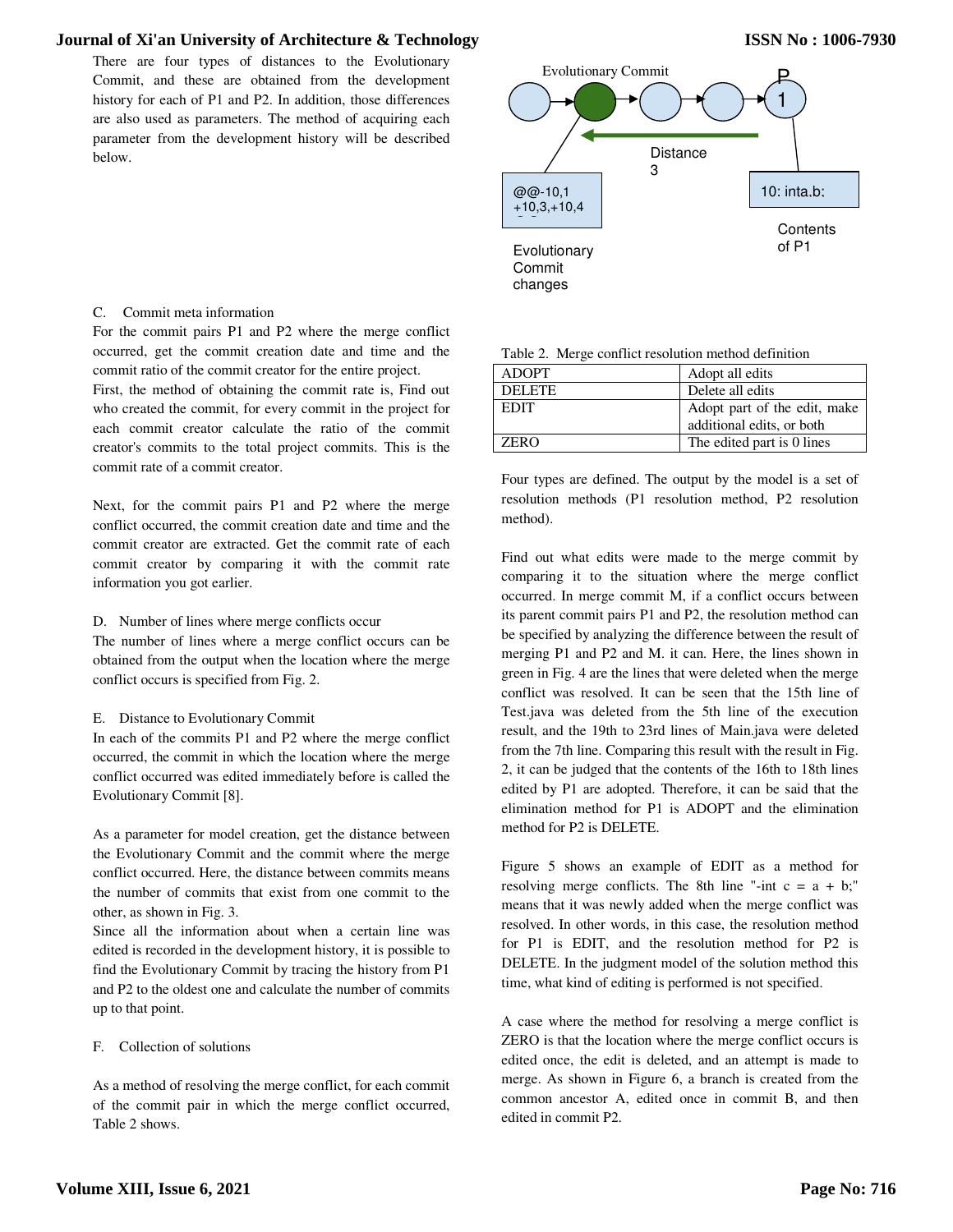### **ISSN No : 1006-7930**







| Journal of Xi'an University of Architecture & Technology                                                                                                                                                                                                                                                                                        |                                             | <b>ISSN No: 1006-</b>                                                                                                                                                                                                                                                                                                                                                                     |
|-------------------------------------------------------------------------------------------------------------------------------------------------------------------------------------------------------------------------------------------------------------------------------------------------------------------------------------------------|---------------------------------------------|-------------------------------------------------------------------------------------------------------------------------------------------------------------------------------------------------------------------------------------------------------------------------------------------------------------------------------------------------------------------------------------------|
| git checkout P1<br>git merge P2                                                                                                                                                                                                                                                                                                                 |                                             | conflict occurs for the commit pair Random forest is used as                                                                                                                                                                                                                                                                                                                              |
| git diff-U0 M                                                                                                                                                                                                                                                                                                                                   |                                             | an algorithm to create a model that outputs a combination of                                                                                                                                                                                                                                                                                                                              |
| 1 diff --git Test.java                                                                                                                                                                                                                                                                                                                          |                                             | resolution methods to see if the resolution method is                                                                                                                                                                                                                                                                                                                                     |
| 2 index ******<br>3 --- a/ Main.java                                                                                                                                                                                                                                                                                                            | appropriate.                                |                                                                                                                                                                                                                                                                                                                                                                                           |
| 4 +++ b/Main.java                                                                                                                                                                                                                                                                                                                               |                                             |                                                                                                                                                                                                                                                                                                                                                                                           |
| 5 @@@ -14,0 -15 @@@ public class Main                                                                                                                                                                                                                                                                                                           | Ш.                                          | Evaluation of the proposed method                                                                                                                                                                                                                                                                                                                                                         |
| 6 +<<<<<<<< HEAD                                                                                                                                                                                                                                                                                                                                |                                             | In order to evaluate the proposed method, the OSS                                                                                                                                                                                                                                                                                                                                         |
| 7 @@@ -18,0 -19,4 @@@ public class Main<br>8 +=======                                                                                                                                                                                                                                                                                           |                                             | development history that is actually open to the public is                                                                                                                                                                                                                                                                                                                                |
| $9+$<br>$int a = 1$ ;                                                                                                                                                                                                                                                                                                                           | used to evaluate from the following points. |                                                                                                                                                                                                                                                                                                                                                                                           |
| $int b = 2;$<br>$10 +$                                                                                                                                                                                                                                                                                                                          | RQ1: How accurate is the model judgment?    |                                                                                                                                                                                                                                                                                                                                                                                           |
| $11$ +>>>>>>> a1b2a1b2a1b2                                                                                                                                                                                                                                                                                                                      |                                             | RQ2: What is the meta information that contributes to the                                                                                                                                                                                                                                                                                                                                 |
| Figure 4 Determining how to resolve merge conflict                                                                                                                                                                                                                                                                                              |                                             | decision? The evaluation is performed according to the                                                                                                                                                                                                                                                                                                                                    |
|                                                                                                                                                                                                                                                                                                                                                 |                                             | following procedure. STEP1: Collect merge conflicts from                                                                                                                                                                                                                                                                                                                                  |
| git checkout P1<br>git merge P2                                                                                                                                                                                                                                                                                                                 | the project development history.            |                                                                                                                                                                                                                                                                                                                                                                                           |
| git diff-U0 M                                                                                                                                                                                                                                                                                                                                   |                                             | STEP2: Divide the collected merge conflict into teacher data                                                                                                                                                                                                                                                                                                                              |
| 1 diff --git Test.java                                                                                                                                                                                                                                                                                                                          | and test data.                              |                                                                                                                                                                                                                                                                                                                                                                                           |
| 2 index ******                                                                                                                                                                                                                                                                                                                                  |                                             | STEP3: Extract meta information and resolution method                                                                                                                                                                                                                                                                                                                                     |
| 3 --- a/Main.java<br>4 +++ b/Main.java                                                                                                                                                                                                                                                                                                          |                                             | from teacher data and create a model. STEP4: Extract meta                                                                                                                                                                                                                                                                                                                                 |
| 5 @@@ -14,0 -15 @@@ public class Main                                                                                                                                                                                                                                                                                                           |                                             | information from test data and input it to the model.                                                                                                                                                                                                                                                                                                                                     |
| 6 +<<<<<<<<<<<<                                                                                                                                                                                                                                                                                                                                 | the actual solution method.                 | STEP5: Check if the judgment result of the model matches                                                                                                                                                                                                                                                                                                                                  |
| 7 @@@ -18,0 -19,4 @@@ public class Main<br>$int c = a + b;$<br>$8 -$                                                                                                                                                                                                                                                                            |                                             | Table 3 Number of commits and merge conflicts                                                                                                                                                                                                                                                                                                                                             |
| $9 + = = = = = =$                                                                                                                                                                                                                                                                                                                               |                                             |                                                                                                                                                                                                                                                                                                                                                                                           |
| $10 +$<br>$int a = 1;$                                                                                                                                                                                                                                                                                                                          | Project Name                                | Merge Conflict                                                                                                                                                                                                                                                                                                                                                                            |
| $11 +$<br>$int b = 2;$                                                                                                                                                                                                                                                                                                                          | beam                                        | 981                                                                                                                                                                                                                                                                                                                                                                                       |
| 12 +>>>>>>> a1b2a1b2a1b2                                                                                                                                                                                                                                                                                                                        | camel                                       | 37                                                                                                                                                                                                                                                                                                                                                                                        |
| Figure 5 Merge Conflict resolution using EDIT                                                                                                                                                                                                                                                                                                   | cassandra                                   | 13132                                                                                                                                                                                                                                                                                                                                                                                     |
|                                                                                                                                                                                                                                                                                                                                                 | cordova-android                             | 700                                                                                                                                                                                                                                                                                                                                                                                       |
| Contents of line F                                                                                                                                                                                                                                                                                                                              | curator                                     | 255                                                                                                                                                                                                                                                                                                                                                                                       |
| F<br>$10+$ inta,b;<br>$+int a, b;$<br>$11 + a = 1$                                                                                                                                                                                                                                                                                              |                                             |                                                                                                                                                                                                                                                                                                                                                                                           |
| $12 + b = 2$ ;<br>10 int $a$ :<br>$+a = 1$ ;                                                                                                                                                                                                                                                                                                    | dubbo                                       | 426                                                                                                                                                                                                                                                                                                                                                                                       |
| Edited content of P1                                                                                                                                                                                                                                                                                                                            | flink                                       | 2152                                                                                                                                                                                                                                                                                                                                                                                      |
| Merge conflict (zero)geode                                                                                                                                                                                                                                                                                                                      |                                             | 427                                                                                                                                                                                                                                                                                                                                                                                       |
| A<br>F<br>P                                                                                                                                                                                                                                                                                                                                     | groovy                                      | 294                                                                                                                                                                                                                                                                                                                                                                                       |
| F'                                                                                                                                                                                                                                                                                                                                              | hbase                                       | 108                                                                                                                                                                                                                                                                                                                                                                                       |
|                                                                                                                                                                                                                                                                                                                                                 | hive                                        | 4809                                                                                                                                                                                                                                                                                                                                                                                      |
| $10+$ int a = 1;                                                                                                                                                                                                                                                                                                                                |                                             | 1703                                                                                                                                                                                                                                                                                                                                                                                      |
| D<br>$11+$ int $b = 2$ ;<br>P                                                                                                                                                                                                                                                                                                                   | ignite                                      |                                                                                                                                                                                                                                                                                                                                                                                           |
| 10 - int $a = 1$ ;<br>11 - $int b = 2$ ;                                                                                                                                                                                                                                                                                                        | incubator-heron                             | 56                                                                                                                                                                                                                                                                                                                                                                                        |
| Edited content of P2                                                                                                                                                                                                                                                                                                                            | jmeter                                      | 394                                                                                                                                                                                                                                                                                                                                                                                       |
| F<br>Edited content of P2'                                                                                                                                                                                                                                                                                                                      | lucene-solr                                 | 1606                                                                                                                                                                                                                                                                                                                                                                                      |
|                                                                                                                                                                                                                                                                                                                                                 | mahout                                      | 105                                                                                                                                                                                                                                                                                                                                                                                       |
| F <sub>2</sub>                                                                                                                                                                                                                                                                                                                                  | maven                                       | 248                                                                                                                                                                                                                                                                                                                                                                                       |
|                                                                                                                                                                                                                                                                                                                                                 | nifi                                        | 591                                                                                                                                                                                                                                                                                                                                                                                       |
|                                                                                                                                                                                                                                                                                                                                                 |                                             |                                                                                                                                                                                                                                                                                                                                                                                           |
| Suppose that the damaged part is deleted. At this time, there<br>is a fact that the same part was edited on Git, but there is a                                                                                                                                                                                                                 | nutch                                       | 442                                                                                                                                                                                                                                                                                                                                                                                       |
|                                                                                                                                                                                                                                                                                                                                                 | rocketmq                                    | 46                                                                                                                                                                                                                                                                                                                                                                                        |
|                                                                                                                                                                                                                                                                                                                                                 |                                             |                                                                                                                                                                                                                                                                                                                                                                                           |
| situation where no change is seen on the file, and a merge                                                                                                                                                                                                                                                                                      |                                             |                                                                                                                                                                                                                                                                                                                                                                                           |
|                                                                                                                                                                                                                                                                                                                                                 |                                             |                                                                                                                                                                                                                                                                                                                                                                                           |
|                                                                                                                                                                                                                                                                                                                                                 |                                             |                                                                                                                                                                                                                                                                                                                                                                                           |
|                                                                                                                                                                                                                                                                                                                                                 |                                             | conflicts extracted from the project used for the test.                                                                                                                                                                                                                                                                                                                                   |
|                                                                                                                                                                                                                                                                                                                                                 |                                             |                                                                                                                                                                                                                                                                                                                                                                                           |
|                                                                                                                                                                                                                                                                                                                                                 | A. Correct answer rate of 1 model           |                                                                                                                                                                                                                                                                                                                                                                                           |
|                                                                                                                                                                                                                                                                                                                                                 |                                             |                                                                                                                                                                                                                                                                                                                                                                                           |
| conflict occurs where the edited part is 0 lines. If the location<br>where the merge conflict occurs is 0 lines, ADOPT,<br>DELETE, or EDIT cannot be determined from the merge<br>commit M after resolution, so ZERO was defined as one of<br>the merge conflict resolution methods.<br>G. Creating a merge conflict resolution method judgment |                                             |                                                                                                                                                                                                                                                                                                                                                                                           |
| model In determining the merge conflict resolution method,<br>the meta information of the merge conflict extracted from the                                                                                                                                                                                                                     |                                             | As a test target, we collected 20 Java projects from the OSS<br>provided by Apache. Table 3 shows the number of merge<br>On calculating the correct answer rate of the judgment of the<br>resolution method by the model, the collected merge conflict<br>is divided into 5 parts, one is used as test data, and the rest is<br>used as teacher data. The average correct answer rate was |

### A. Correct answer rate of 1 model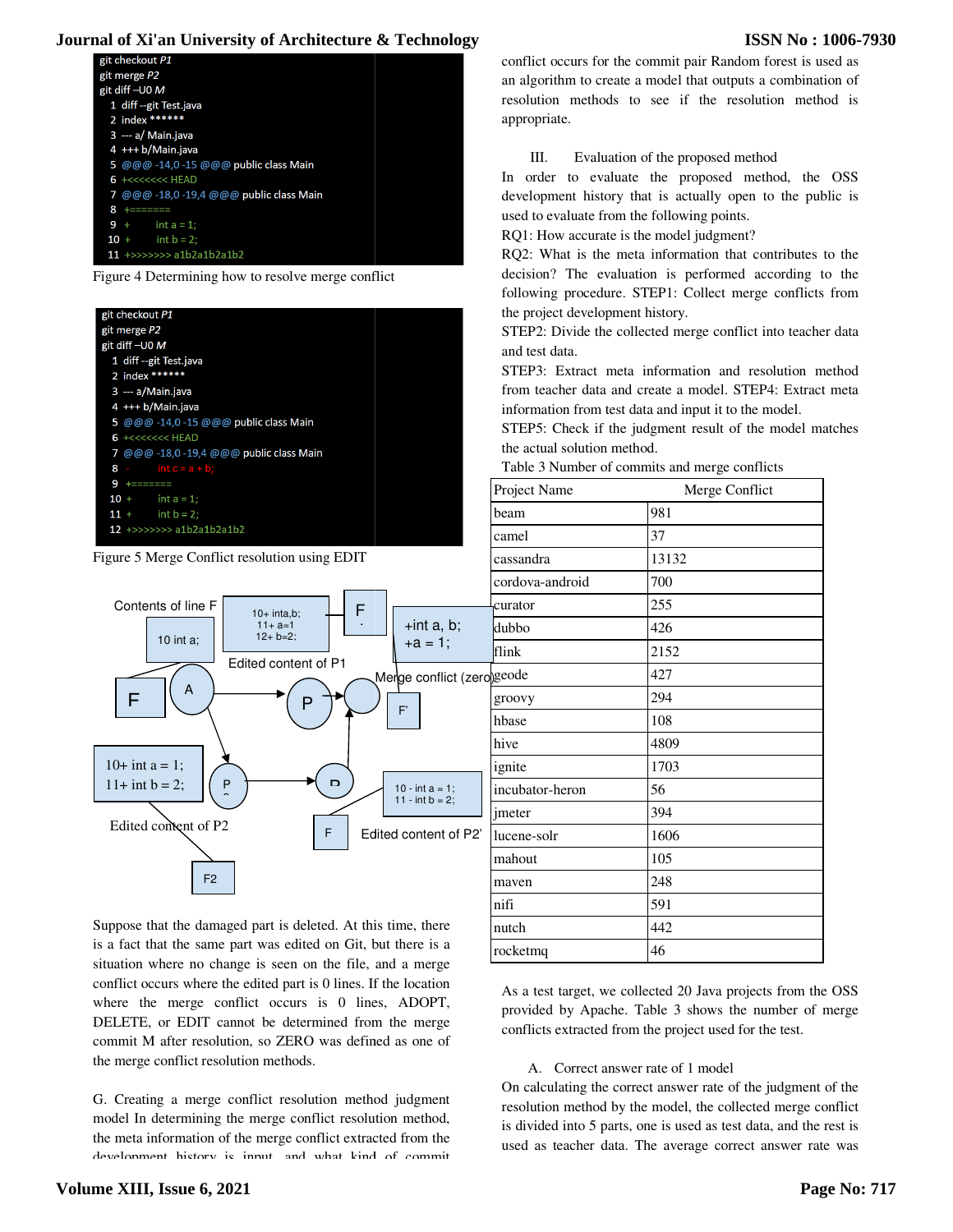|                 | Table-4 Correct answer rate for each pair based on |  |  |  |  |
|-----------------|----------------------------------------------------|--|--|--|--|
| judgement model |                                                    |  |  |  |  |

|                                                                                               | resolution method determined by the model in both the                                                                                                                                                                                                                                                                                                                                                                                                                                                                                                                                                                                                                                                                                                                                                                                                                                                                                                                                                                       | Journal of Xi'an University of Architecture & Technology |                                |                                                                                                                                                                                                                                                                                                                                                                                                                                                                                                                                                                                                                                                                                                                                                                                                                                                                                                           |              | <b>ISSN</b>       |
|-----------------------------------------------------------------------------------------------|-----------------------------------------------------------------------------------------------------------------------------------------------------------------------------------------------------------------------------------------------------------------------------------------------------------------------------------------------------------------------------------------------------------------------------------------------------------------------------------------------------------------------------------------------------------------------------------------------------------------------------------------------------------------------------------------------------------------------------------------------------------------------------------------------------------------------------------------------------------------------------------------------------------------------------------------------------------------------------------------------------------------------------|----------------------------------------------------------|--------------------------------|-----------------------------------------------------------------------------------------------------------------------------------------------------------------------------------------------------------------------------------------------------------------------------------------------------------------------------------------------------------------------------------------------------------------------------------------------------------------------------------------------------------------------------------------------------------------------------------------------------------------------------------------------------------------------------------------------------------------------------------------------------------------------------------------------------------------------------------------------------------------------------------------------------------|--------------|-------------------|
|                                                                                               | commit P1 on the mainstream branch and the commit P2 on                                                                                                                                                                                                                                                                                                                                                                                                                                                                                                                                                                                                                                                                                                                                                                                                                                                                                                                                                                     |                                                          |                                |                                                                                                                                                                                                                                                                                                                                                                                                                                                                                                                                                                                                                                                                                                                                                                                                                                                                                                           |              | Judgement Result  |
|                                                                                               | the newly created derived branch in the test data. Table 4                                                                                                                                                                                                                                                                                                                                                                                                                                                                                                                                                                                                                                                                                                                                                                                                                                                                                                                                                                  |                                                          |                                |                                                                                                                                                                                                                                                                                                                                                                                                                                                                                                                                                                                                                                                                                                                                                                                                                                                                                                           | <b>TRUE</b>  | <b>FALSE</b>      |
|                                                                                               | shows the percentage of correct answers as a result of the                                                                                                                                                                                                                                                                                                                                                                                                                                                                                                                                                                                                                                                                                                                                                                                                                                                                                                                                                                  |                                                          |                                | <b>TRUE</b>                                                                                                                                                                                                                                                                                                                                                                                                                                                                                                                                                                                                                                                                                                                                                                                                                                                                                               | 112          | 5                 |
| test.                                                                                         |                                                                                                                                                                                                                                                                                                                                                                                                                                                                                                                                                                                                                                                                                                                                                                                                                                                                                                                                                                                                                             |                                                          | Actual<br>Solution             | <b>FALSE</b>                                                                                                                                                                                                                                                                                                                                                                                                                                                                                                                                                                                                                                                                                                                                                                                                                                                                                              | $\mathbf{1}$ | X                 |
|                                                                                               | As a result of the test, a high correct answer rate of up to                                                                                                                                                                                                                                                                                                                                                                                                                                                                                                                                                                                                                                                                                                                                                                                                                                                                                                                                                                |                                                          |                                |                                                                                                                                                                                                                                                                                                                                                                                                                                                                                                                                                                                                                                                                                                                                                                                                                                                                                                           |              |                   |
| sufficiently determined. Is done.<br>the model.                                               | 94.43% was obtained, and there were 6 out of 20 projects<br>with a correct answer rate of 80% or more. From this result,<br>it can be seen that the model created by the method of this<br>study is a useful judgment model for merge conflicts in some<br>projects. In addition, the average correct answer rate for 20<br>projects was 66.41%, but considering that there are 16<br>combinations of merge conflict resolution methods that are<br>output, it is considered that the resolution methods have been<br>On the other hand, the project with the lowest correct answer<br>rate was incubator-heron, and the correct answer rate was<br>23.83%. As the cause of the decrease in the correct answer<br>rate, Table 3 shows that the number of incubator-heron<br>merge conflicts is 56, which suggests insufficient learning of<br>Further investigation will be conducted on the projects for<br>which the judgment accuracy was very good. Beam is one of<br>the projects whose judgment accuracy exceeds 90%. |                                                          |                                | Approximately 60% of the adoption was reso<br>sided adoption of (DELETE, ADOPT). If there<br>the solution method, the model created by mac<br>may answer only the biased solution method. T<br>the merge conflicts in which the actual resolu<br>was (DELETE, ADOPT) and the merge confli<br>the judgment model was judged to be (DELET<br>From this table, in the test shown in Fig. 5, R<br>Precision = $0.96$ , F1 value = $0.97$ for the resolv<br>(DELETE, ADOPT), and this model makes<br>judgment on the bias of the resolution method i<br>From the above results, the answer to RQ1 is as<br>RQ1. How accurate is the determination of ho<br>merge conflicts based on meta information? WI<br>20 projects, the average was 66.41%. In sor<br>accuracy of 90% or more is obtained, and such<br>to have a bias in the method of resolving merge<br>the model can judge without overreacting to the |              |                   |
|                                                                                               |                                                                                                                                                                                                                                                                                                                                                                                                                                                                                                                                                                                                                                                                                                                                                                                                                                                                                                                                                                                                                             |                                                          |                                |                                                                                                                                                                                                                                                                                                                                                                                                                                                                                                                                                                                                                                                                                                                                                                                                                                                                                                           |              |                   |
| judgement model                                                                               | Table-4 Correct answer rate for each pair based on<br>Correct answer rate                                                                                                                                                                                                                                                                                                                                                                                                                                                                                                                                                                                                                                                                                                                                                                                                                                                                                                                                                   |                                                          |                                | For projects with a small number of merge con<br>not be possible to learn sufficiently and the a                                                                                                                                                                                                                                                                                                                                                                                                                                                                                                                                                                                                                                                                                                                                                                                                          |              |                   |
|                                                                                               | 90.92%                                                                                                                                                                                                                                                                                                                                                                                                                                                                                                                                                                                                                                                                                                                                                                                                                                                                                                                                                                                                                      | decrease.                                                |                                |                                                                                                                                                                                                                                                                                                                                                                                                                                                                                                                                                                                                                                                                                                                                                                                                                                                                                                           |              |                   |
|                                                                                               | 43.06%                                                                                                                                                                                                                                                                                                                                                                                                                                                                                                                                                                                                                                                                                                                                                                                                                                                                                                                                                                                                                      |                                                          |                                |                                                                                                                                                                                                                                                                                                                                                                                                                                                                                                                                                                                                                                                                                                                                                                                                                                                                                                           |              |                   |
|                                                                                               | 48.49%                                                                                                                                                                                                                                                                                                                                                                                                                                                                                                                                                                                                                                                                                                                                                                                                                                                                                                                                                                                                                      | ordova-android                                           | came<br>cassandra              |                                                                                                                                                                                                                                                                                                                                                                                                                                                                                                                                                                                                                                                                                                                                                                                                                                                                                                           |              |                   |
|                                                                                               | 50.70%                                                                                                                                                                                                                                                                                                                                                                                                                                                                                                                                                                                                                                                                                                                                                                                                                                                                                                                                                                                                                      |                                                          | curato<br>dubbc                |                                                                                                                                                                                                                                                                                                                                                                                                                                                                                                                                                                                                                                                                                                                                                                                                                                                                                                           |              |                   |
|                                                                                               | 66.44%                                                                                                                                                                                                                                                                                                                                                                                                                                                                                                                                                                                                                                                                                                                                                                                                                                                                                                                                                                                                                      |                                                          | flink<br>geode<br>groovy       |                                                                                                                                                                                                                                                                                                                                                                                                                                                                                                                                                                                                                                                                                                                                                                                                                                                                                                           |              |                   |
|                                                                                               | 74.01%                                                                                                                                                                                                                                                                                                                                                                                                                                                                                                                                                                                                                                                                                                                                                                                                                                                                                                                                                                                                                      |                                                          | hbase<br>hive                  |                                                                                                                                                                                                                                                                                                                                                                                                                                                                                                                                                                                                                                                                                                                                                                                                                                                                                                           |              |                   |
|                                                                                               | 65.66%                                                                                                                                                                                                                                                                                                                                                                                                                                                                                                                                                                                                                                                                                                                                                                                                                                                                                                                                                                                                                      | incubator-heron                                          | ignite                         |                                                                                                                                                                                                                                                                                                                                                                                                                                                                                                                                                                                                                                                                                                                                                                                                                                                                                                           |              |                   |
|                                                                                               | 57.48%                                                                                                                                                                                                                                                                                                                                                                                                                                                                                                                                                                                                                                                                                                                                                                                                                                                                                                                                                                                                                      |                                                          | imete<br>lucene-soli<br>mahout |                                                                                                                                                                                                                                                                                                                                                                                                                                                                                                                                                                                                                                                                                                                                                                                                                                                                                                           |              |                   |
| beam<br>camel<br>cassandra<br>cordova-android<br>curator<br>dubbo<br>flink<br>geode<br>groovy | 65.57%                                                                                                                                                                                                                                                                                                                                                                                                                                                                                                                                                                                                                                                                                                                                                                                                                                                                                                                                                                                                                      |                                                          | maver<br>nif                   |                                                                                                                                                                                                                                                                                                                                                                                                                                                                                                                                                                                                                                                                                                                                                                                                                                                                                                           |              |                   |
|                                                                                               | 44.23%                                                                                                                                                                                                                                                                                                                                                                                                                                                                                                                                                                                                                                                                                                                                                                                                                                                                                                                                                                                                                      |                                                          | nutch<br>rocketma<br>平均        |                                                                                                                                                                                                                                                                                                                                                                                                                                                                                                                                                                                                                                                                                                                                                                                                                                                                                                           |              |                   |
|                                                                                               | 63.58%                                                                                                                                                                                                                                                                                                                                                                                                                                                                                                                                                                                                                                                                                                                                                                                                                                                                                                                                                                                                                      |                                                          |                                | time(P2): 0.000                                                                                                                                                                                                                                                                                                                                                                                                                                                                                                                                                                                                                                                                                                                                                                                                                                                                                           |              | author(P2): 0.000 |
|                                                                                               | 67.88%                                                                                                                                                                                                                                                                                                                                                                                                                                                                                                                                                                                                                                                                                                                                                                                                                                                                                                                                                                                                                      |                                                          |                                | B. Parameter importance                                                                                                                                                                                                                                                                                                                                                                                                                                                                                                                                                                                                                                                                                                                                                                                                                                                                                   |              |                   |
|                                                                                               | 23.83%                                                                                                                                                                                                                                                                                                                                                                                                                                                                                                                                                                                                                                                                                                                                                                                                                                                                                                                                                                                                                      |                                                          |                                | An index called importance is used to find                                                                                                                                                                                                                                                                                                                                                                                                                                                                                                                                                                                                                                                                                                                                                                                                                                                                |              |                   |
|                                                                                               | 94.43%                                                                                                                                                                                                                                                                                                                                                                                                                                                                                                                                                                                                                                                                                                                                                                                                                                                                                                                                                                                                                      |                                                          |                                | parameter the created model classifies the solu<br>The importance is the ratio of each parameter co                                                                                                                                                                                                                                                                                                                                                                                                                                                                                                                                                                                                                                                                                                                                                                                                       |              |                   |
|                                                                                               | 63.42%                                                                                                                                                                                                                                                                                                                                                                                                                                                                                                                                                                                                                                                                                                                                                                                                                                                                                                                                                                                                                      |                                                          |                                | the classification in the created random forest m                                                                                                                                                                                                                                                                                                                                                                                                                                                                                                                                                                                                                                                                                                                                                                                                                                                         |              |                   |
| hbase<br>hive<br>ignite<br>incubator-heron<br>imeter<br>lucene-solr<br>mahout                 | 82.15%                                                                                                                                                                                                                                                                                                                                                                                                                                                                                                                                                                                                                                                                                                                                                                                                                                                                                                                                                                                                                      |                                                          |                                | sum of the importance of all parameters is 1.                                                                                                                                                                                                                                                                                                                                                                                                                                                                                                                                                                                                                                                                                                                                                                                                                                                             |              |                   |
| maven                                                                                         | 80.03%                                                                                                                                                                                                                                                                                                                                                                                                                                                                                                                                                                                                                                                                                                                                                                                                                                                                                                                                                                                                                      |                                                          |                                |                                                                                                                                                                                                                                                                                                                                                                                                                                                                                                                                                                                                                                                                                                                                                                                                                                                                                                           |              |                   |
| nifi                                                                                          | 92.94%                                                                                                                                                                                                                                                                                                                                                                                                                                                                                                                                                                                                                                                                                                                                                                                                                                                                                                                                                                                                                      |                                                          |                                | For each project, 80% of the collected merge c<br>given as teacher data to create a model, and th                                                                                                                                                                                                                                                                                                                                                                                                                                                                                                                                                                                                                                                                                                                                                                                                         |              |                   |
| nutch                                                                                         | 70.20%                                                                                                                                                                                                                                                                                                                                                                                                                                                                                                                                                                                                                                                                                                                                                                                                                                                                                                                                                                                                                      |                                                          |                                | of each parameter was examined. The result is<br>Fig. 7. Here, the average in Fig. 7 is the av                                                                                                                                                                                                                                                                                                                                                                                                                                                                                                                                                                                                                                                                                                                                                                                                            |              |                   |

Table 5. Judgement for resolution method (DELETE, ADOPT)in beam

|  | <b>ISSN No: 1006-7930</b> |
|--|---------------------------|
|  |                           |

|          |              | Judgement Result |              |
|----------|--------------|------------------|--------------|
|          |              | <b>TRUE</b>      | <b>FALSE</b> |
| Actual   | <b>TRUE</b>  | 112              |              |
| Solution | <b>FALSE</b> |                  | X            |

Approximately 60% of the adoption was resolved by onesided adoption of (DELETE, ADOPT). If there is a bias in the solution method, the model created by machine learning may answer only the biased solution method. Table 5 shows the merge conflicts in which the actual resolution method was (DELETE, ADOPT) and the merge conflicts in which the judgment model was judged to be (DELETE, ADOPT). From this table, in the test shown in Fig. 5, Recall  $= 0.99$ , Precision =  $0.96$ , F1 value =  $0.97$  for the resolution method (DELETE, ADOPT), and this model makes an accurate judgment on the bias of the resolution method in the project, From the above results, the answer to RQ1 is as follows. sided adoption of (DELETE, ADOPT). If there is a bias in<br>the solution method, the model created by machine learning<br>may answer only the biased solution method. Table 5 shows<br>the merge conflicts in which the actual resoluti

RQ1. How accurate is the determination of how to resolve merge conflicts based on meta information? When tested on 20 projects, the average was 66.41%. In some cases, an accuracy of 90% or more is obtained, and such projects te to have a bias in the method of resolving merge conflicts, but the model can judge without overreacting to the bias.

For projects with a small number of merge conflicts, it may not be possible to learn sufficiently and the accuracy may decrease.





An index called importance is used to find out which parameter the created model classifies the solution method. The importance is the ratio of each parameter contributing to the classification in the created random forest model, and sum of the importance of all parameters is 1.

For each project, 80% of the collected merge conflicts were given as teacher data to create a model, and the importance of each parameter was examined. The result is as shown in Fig. 7. Here, the average in Fig. 7 is the average of 20 projects for each parameter.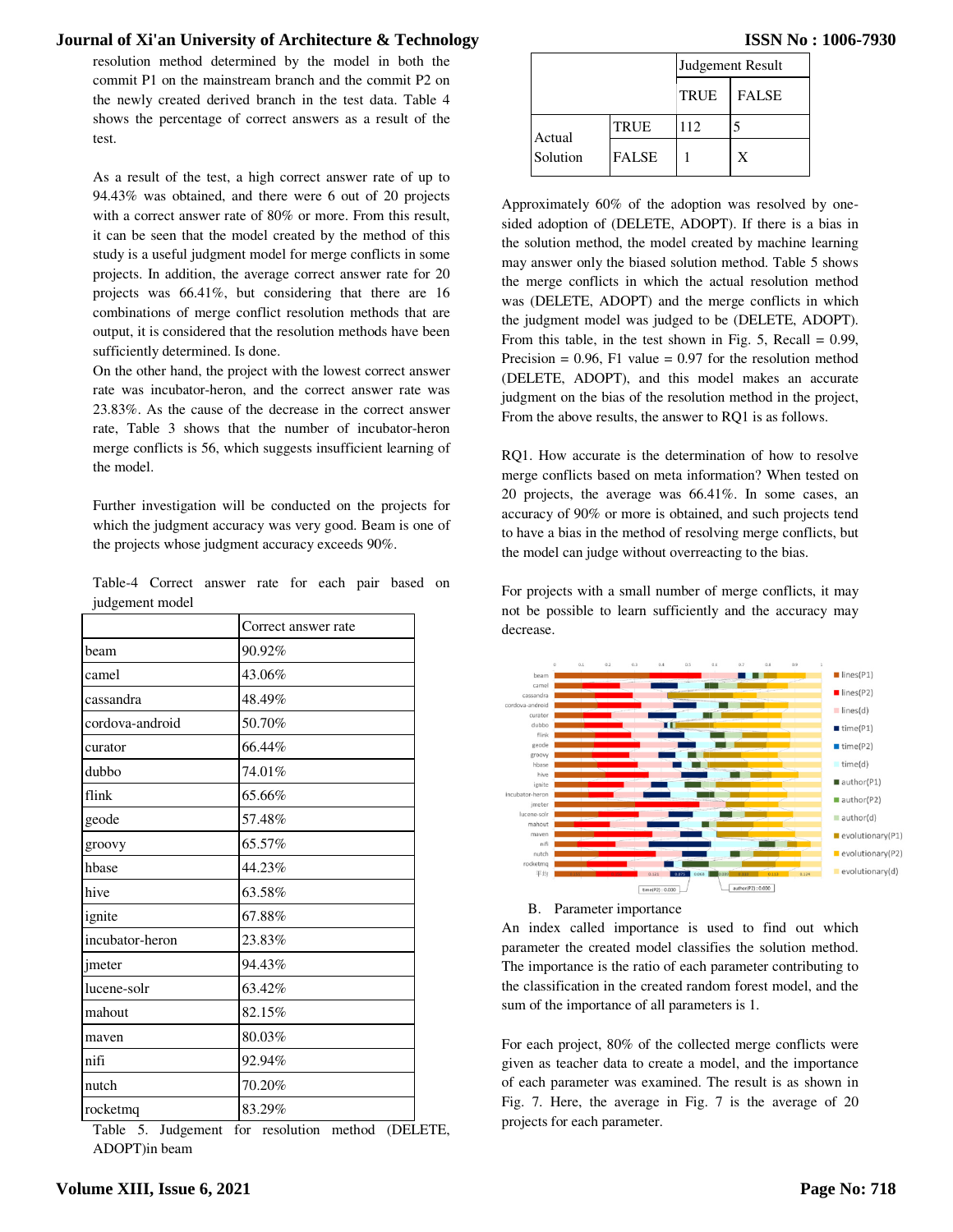From Fig. 7, the number of lines (P1) and lines (P2) at the location where the merge conflict occurs are both as large as 0.15 or more, and there is no commit whose importance becomes extremely small. Also, regarding lines (d), there are many projects whose importance exceeds 0.1. Therefore, it can be said that the number of lines at the location where the merge conflict occurs is meta information that greatly contributes to the determination of the method for resolving the merge conflict in any commit. In addition, the average value of the distance from the commit in which the conflict occurred to the Evolutionary Commit, the evolutionary (P1) and evolutionary (P2), and the difference evolutionary (d) is 0.11 or more, which is a large value.

On the other hand, the commit creation date and time and the commit rate of the commit creator are values that cannot be said to contribute significantly to the judgment. In particular, from Table 7, it can be seen that the meta information of commits on the newly created branch from the mainstream branch, such as time (P2) and author\_ratio (P2), does not contribute to the determination of the merge conflict resolution method. However, regarding the commit creation date and time, the information time (P1) of commit A on the mainstream branch is 0.1 or more in some projects, so it can be said that it contributes to the judgment of merge conflict.

RQ2: What parameters influence the judgment? Depending on the importance of the model, the number of lines in which the merge conflict occurred (lines (P1), lines (P2), lines (d)) and the distance from the commit in which the merge conflict occurred to the evolutionary Commit (evolutionary (P1), evolutionary ( P2) and evolutionary (d)) contribute significantly to the method of resolving merge conflicts.

Also, the commit creation date and time (time (P1)) of the commits that exist on the mainstream branch is not large, but it contributes to the judgment. On the other hand, it can be said that the commit creation date and time (time (P2)) of the commit on the newly created branch from the mainstream and the commit rate (author (P2)) of the commit creator do not contribute much to the judgment.

IV. Validity threats

- A. Problems related to parameter selection In this study, the meta information used for model creation parameters is the commit creation date and time, the commit rate of the commit creator, the number of lines in which merge conflicts occurred, and the evolutionary Commit. Although the distance to the development history also hides meta information that is not used this time. Therefore, the combination of meta information utilized by the model created in this study is not always optimal. However, based on the percentage of correct answers obtained in this study, we think that the model in this study may be useful for resolving merge conflicts.
- B. Problems related to experimental subjects

All the projects used in this study are OSS provided by Apache, and there is no certainty that the results of this study will be similar to those of other OSS and commercial projects. However, since the development scale and domain of the projects targeted for research are not extremely biased, we believe that we were able to investigate a wide range of projects.

- V. In addition to the meta information used to create the model for this research, there are commit messages and tags as information left on Git. The commit message and tag attached to a commit are large pieces of information that represent the edits made in that commit. For example, whether a commit that has a merge conflict or its Evolutionary Commit message contains words related to bug fixes or feature additions may affect how you resolve the merge conflict when it occurs. Therefore, a future task is to investigate commit messages and tags and increase the parameters used to determine how to resolve merge conflicts using the model. In addition, if the number of merge conflicts in the project development history is small, it is not possible to make an appropriate judgment, which is a problem to be solved in order to utilize the model of this research in actual development. The large number of merge conflicts that occur in the development history means that a certain period of time has passed since the project was launched. In other words, the judgment by this model is most frequently edited by multiple developers, and cannot be applied at the start-up of a project where there is concern about the occurrence of merge conflicts. As a solution to this problem, we aim to create a versatile model that does not depend only on the development history of the applied project by creating a model from the meta information of merge conflicts collected from the development history of multiple projects.
- VI. 6. In summary, we proposed a method to support the resolution of merge conflicts in software development by creating a model that determines the resolution method using the meta information of the development history. As a result of the test using the OSS that is actually published, it became clear that the correct answer rate of the judgment model created by the method of this research is about 65% on average and 94% at the maximum, and it is possible to judge the solution method with high accuracy. It was. However, as a drawback of using machine learning, in a project where the number of merge conflicts that can be obtained from the development history is small, it is expected that the accuracy of judgment will decrease due to insufficient learning of the model. From this result, in a project where many